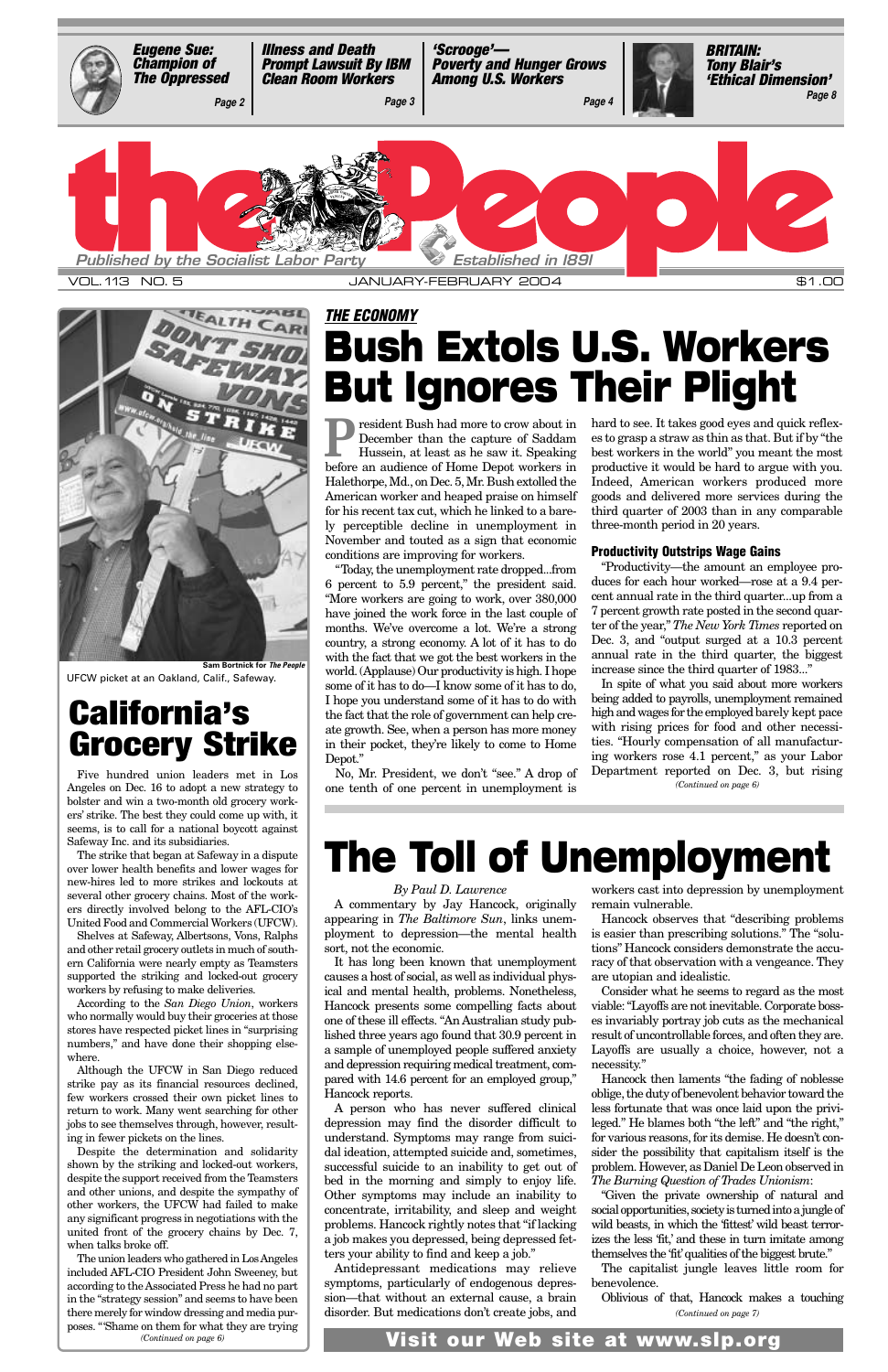appeal: "But the duty is there. To whom much is given, Mr. Executive, much is expected. Next time your finger touches the layoff trigger, consider unemployment and the odds of clinical helplessness."

Such a moralistic appeal is Hancock's best solution. He obviously has never read Marx's *Capital*, or, if he has, has failed to understand it. In the brief compass of one article it is, of course, impossible to sum up Marx's analysis. Let two points suffice. First, unemployment is not necessarily a bad thing for the capitalist class, at least within certain limits. That is so because labor power is a commodity, just like PCs and VCRs. Its price, wages, depends immediately on the law of supply and demand. Thus, more unemployed workers exert a downward pressure on wages; with fewer workers unemployed, workers are better able to struggle for higher wages. Other things being equal, higher wages tend to lower at least the capitalists'share of the wealth created by workers' labor. Second, unemployment is an inevitable effect of capitalism. Driven by competition to increase profits, capitalists strive to increase productivity and the exploitation of workers. Exploitation means that wages account for only a fraction of the value of the product of workers'labor; the greater share, surplus value, goes to the capitalist class.

Despite the cost of maintaining the political state, socially useless expenditures like advertising, public relations and buying politicians, high living by the capitalists themselves and the like, workers' restricted buying power means not all commodities workers produce can be sold at a profit sufficient to keep capitalist production going. Production is shut down, causing unemployment and all its woes. Investment in labor-displacing technology to boost productivity, as competition compels capitalists to do, simply worsens the problem.

Pleading with the capitalist class for benevolence is like asking the wolves not to devour the

sheep. It won't work. There is an alternative that Hancock failed to consider—socialism. "What Is Socialism?" on page four defines socialism and explains how it would work. It is a real solution, not pie in the sky.

Eugene Sue was a 19th-century novelist whose best known works are *The Mysteries of Paris* and *The Wandering Jew*. Sue considered himself a Socialist, and although Karl Marx regarded him as a sentimentalist and deplored his election to the French Chamber of Deputies in 1850, Marx nonetheless conceded Sue's sincerity, the proletarian quality of his novels and readily acknowledged his great popularity with the working class of Paris.

Sue was born in Paris 200 years ago, on Jan. 20, 1804. Although his understanding of modern socialism was far from perfect, he was unquestionably a great champion of the French working class. His popularity with French workers was established by the two novels mentioned, both of which were serialized in Parisian newspapers before they were printed in book form.

According to a brief biography of Sue that appeared in the *Daily People*, March 29, 1908, the first of these novels was so popular that "When a Paris newspaper...announced that the author of *The Mysteries of Paris* was at work on a story for them, the circulation of the paper increased by nine to ten thousand daily. George Sand said she would not miss one installment. That the rest of Paris felt the same way is borne out by the fact that the newspapers often were not sold but rented at ten sous a half hour—the time required to read the daily installment."

However, it is a lesser known work by Sue— *The Mysteries of the People; or History of a Proletarian Family Across the Ages*—that wins for him an enduring fame.

Although *The Mysteries of the People* is a work of fiction, it is historically accurate in what it depicts. The 13 stories in 21 volumes that make up the complete work provide their readers with a panoramic overview of social development without parallel. It is by far the best work ever written for giving the working class reader an intimate picture of society as it evolved in France from the days of Gaul, before the Roman conquest, to the middle of the 19th century. It is especially valuable for the picture that it provides of the various phases of feudal society, and the growth of infant capitalism within the feudal womb.



Daniel De Leon, with the assistance of his eldest son, Solon, translated *The Mysteries of the People* over several years and serialized them in the *Daily People*. Subsequently, the Socialist Labor Party brought out two editions of the work through its publishing agency, the New York Labor News. The original 21-volume edition and individual titles from the series especially *The Silver Cross*—were reprinted a number of times. A second edition, complete in three stout volumes, was brought out in 1923. Regrettably, however, Sue's greatest work has long been out of print, and the important project of getting out a new edition has been delayed for many years by a succession of obstacles, chiefly financial.

In spite of his shortcomings as a Socialist, Sue has always been honored by freedom-seeking workers who have some knowledge of his works, and for the same reason he has always been hated by the ruling class and its agents, lay and clerical. Indeed, *The Mysteries of the People* was condemned by the Court of Paris as "immoral and seditious." A capitalist literary critic once wrote: "His [Sue's] work in this spirit consists of long novels printed in cheap newspapers but winning such a hold on the masses, and so swaying public opinion, that the government actually ought to check or divert his activity." But Sue was too popular with the people of Paris and the government was afraid to silence him.

Daniel De Leon understood Sue's deficiency as a Socialist and as a writer. "Eugene Sue was not a Socialist," he wrote to one correspondent. "Look up Chap. IV. of the *Eighteenth Brumaire*. Eugene Sue is mentioned there. The connection in which his name occurs shows exactly his shade of radicalism." (*Daily People*, Jan. 12, 1902)

Two years later, in reply to another correspondent, De Leon explained some of the deficiencies of *The Mysteries of the People*, but also its strengths and why he had undertaken the monumental task of translating it into English.

"The stories cover the most interesting part of the history of Europe from the invasion of Gaul by Julius Caesar down to and inclusive of the revolution that threw down Louis Philippe in 1848. The ponderousness of the manner in which Sue executed the great work went far to defeat its purposes. The general title conceals the fact that the heavy tomes contain a score of stories. That no doubt kept many from starting to read them. Then also, between story and story, there is a dry chronology that fills up the period between the social epoch covered by the previous story and that covered by the next. All these circumstances played into the hands of the usurpatory institutions upon which Sue meant to turn the light, and it has been comparatively easy for them to choke off the work. The SLP will publish the stories one after another in *The People* and then in book form, taking each story by itself and dropping the intermediary chronology. There will be no better universal history than that series when completed." (*Daily People*, March 6, 1904)

The bicentennial of Eugene Sue's birth provides an opportunity to salute this champion of the oppressed and herald of their suffering. "Critics may belittle him," said the *Daily People*, "and the ruling class may endeavor to keep the workers in ignorance of his writings; but, do what they will, the great truths Eugene Sue wrote will endure."

# <span id="page-1-0"></span>**Eugene Sue, Champion of Workers**

### *Do You Belong?*

Do you know what the SLP stands for? Do you understand the class struggle and why the SLP calls for an end of capitalism and of its system of wage labor? Do you understand why the SLP does not advocate reforms of capitalism, and why it calls upon workers to organize Socialist Industrial Unions?

If you have been reading *The People* steadily for a year or more, if you have read the literature recommended for beginning Socialists, and if you agree with the SLP's call for the political and economic unity of the working class, you may qualify for membership in the SLP. And if you qualify to be a mem-

ber you probably should be a member.

For information on what membership entails, and how to apply for it, write to: SLP, P.O. Box 218, Mountain View, CA94042-0218. Ask for the SLP Membership Packet.



#### *(Continued from page 1)*

❑ **\$5 for a 1 year sub** ❑ **\$8 for a 2 year sub** ❑ **\$10 for a 3 year sub** ❑ **\$9 for a 1 year sub by first-class mail**

| NAME.                                         | PHONF THE         |
|-----------------------------------------------|-------------------|
| ADDRESS_                                      | APT               |
| CITY                                          | STATE <u>Land</u> |
| Make check/money order payable to The People. |                   |

the People **P.O. Box 218, Mountain View, CA 94042-0218**

**A sample copy of** *The People* **is your invitation to subscribe.**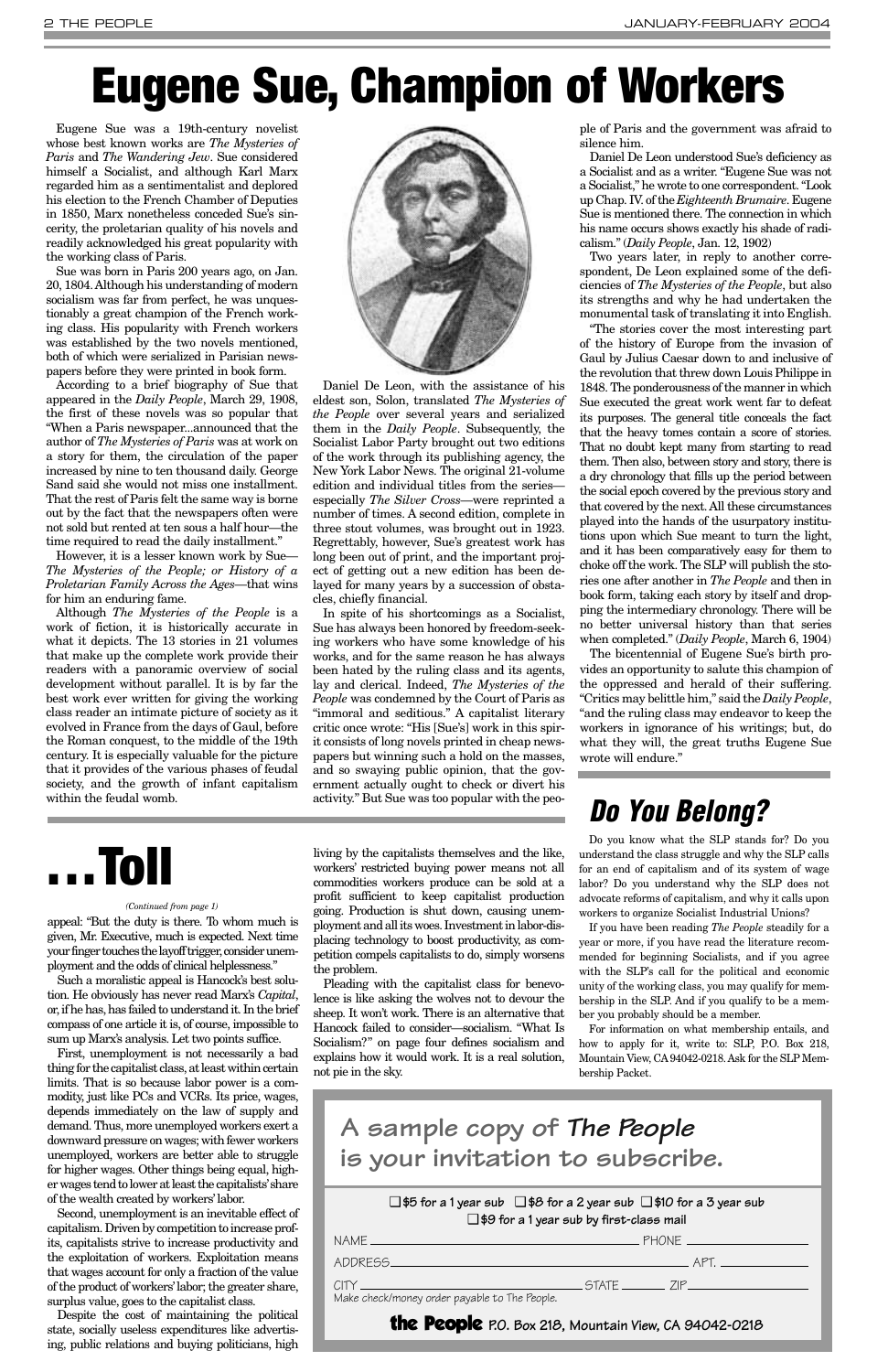*By Bruce Cozzini* **TEM** wo workers suing IBM for job-related can-<br>
problems dating back over decades. That cers represent only the latest chapter in they suffered immediate effects during their years of working with chemical solvents on the job is

clear from several articles printed in the *San Jose Mercury News*. Whether a Superior Court jury in that California city will decide that the exposure caused cancer is uncertain. What seems inescapable from the testimony reported by the San Jose newspaper, however, is that the IBM workers' health was put at risk on the job with the knowledge of the company, and that the company hid the risks from them.

The trial is allowed only as an exceptional case under California workers' compensation law. Although such laws are intended to sound like a benefit for workers, their intent is to limit the liability of employers in the injury of workers on the job. Workers are allowed to sue for damages only under specific conditions.

"The law allows employees to seek civil damages under a

specific set of circumstances: They must prove that they were injured on the job,

that their employer knew of their injuries, concealed that knowledge from them and that their injuries worsened as a result." Some testimony was thrown out because it apparently did not meet these criteria.

Alida Hernandez had a mastectomy for breast cancer 10 years ago. James Moore has been treated for non-Hodgkins lymphoma since 1995, and has gone for radiation treatments during the trial. Both worked in so-called clean rooms on disk drive assemblies and other electronic components. But the clean rooms were clean not for the workers, but for the products they were making, and the protective "bunny suits" they wore protected the product from contamination, but not the workers from the solvents and other chemicals they used.

Hernandez worked in a disk coating room. The compounds used in the disk coating stained her clothes and skin. She used acetone to clean the machinery several times a day, going through about 25 gallons a month. Constant contact with acetone dried and irritated her skin. More seriously, it caused liver damage.

Blood tests by IBM showed that Hernandez had elevated liver enzymes, but she was not informed of test results. She received them in sealed envelopes, which she was to pass on to her supervisor. At one point she was temporarily barred from the disk coating area because of her liver problems, but was later returned to work there in spite of her ongoing problems.

Hernandez testified that she was never told that exposure to acetone could cause liver problems. She also testified that she was told repeatedly that the chemicals being used were safe.

To insure that workers would not find the

truth themselves, the company discouraged them from discussing work conditions with anyone except their immediate supervisors.

James Moore worked in a number of environments at IBM, including the "Red Room," where printed circuit boards were exposed under a light to etch them and then dipped into an open tank of trichloroethylene (TCE) to dissolve the unexposed photo-resist material. While working there, Moore experienced several episodes of color blindness. When he notified his manager, he was told that no one had ever complained of that before, and was never sent to a doctor.

Moore's first reaction to these episodes was panic, "then I got used to it," he said.

Moore also worked with epoxy sealing materials, where he frequently got epoxy on his hands. To clean his hands, tools and his work area, he commonly used isopropyl alcohol and Freon, compounds that can pose health hazards if used frequently. Among the effects he noticed at the time he was working at IBM was that he progressively lost his sense of smell.

The testimony of Hernandez, Moore and a number of witnesses all demonstrated IBM's

disregard for safety and concealment of risk and known injury to workers. Witnesses included former IBM employees, a nurse, a manager and an engineer who had knowledge of the plaintiffs' exposure. In addition, a doctor who specializes in toxicology backed their complaints.

The nurse, Audrey Misako Crouch, testified that medical personnel at IBM had "withheld information on chemical exposure from employees to prevent 'mass hysteria.'" Crouch estimated that during a night shift she saw "40 to 60 employees," complaining of "allergies, headaches, dizziness, light-headedness and eye irritation."

Although such symptoms can be caused by chemical exposure, Crouch said there was an unwritten policy to treat symptoms of exposure as "alternative lifestyle events," in other words blame the symptoms on the worker's habits outside of work or existing conditions. She also testified that the few times she recommended that workers who appeared to be suffering from chemical exposure go home, she was reprimanded by her supervisor.

The former manager, Arthur Diaz, also testified that managers tried to "isolate employee concerns and keep their complaints confidential." He said they wanted employees to get back to work so that they didn't miss production targets.

In response to employees' complaints that the chemicals they used were making them

sick, Diaz testified that he gave the

standard IBM response that "it was safe to work in a clean room." At the same time he was reassuring the workers, he was also "participating in a corporate program that required him to track employees whose exposure to chemicals was particularly high." Before he became a manager, he dispensed Freon, acetone and alcohol to workers (including Moore) for use as cleaning solvents.

Dr. Daniel Teitelbaum, a toxicologist, testified that his review of Hernandez's and Moore's medical records showed that they "had received doses of toxins strong enough to trigger illness." He also testified that some of the chemicals they were exposed to



The likely results of these suits will at best be settlement with appeals extending beyond the lives of the workers. Already long delayed, these cases, filed in 1998, are the first of 257 cases to go to trial.

But the current suits will be fought hard, since their outcomes may set precedents for future trials. And even findings for the workers will not come close to compensating for the injuries to workers. Nor will they change the capitalist practice of cutting corners on safety to maintain production schedules, decrease costs and thereby increase profits.

In a socialist society, there would be no division between managers and workers and no reason to hide potentially harmful substances or processes. With no need to make profits, there would be no need to cut corners on safety and expose workers to risks. With workers democratically managing production, production processes would be designed to isolate harmful substances on the job and in the environment. At the start of the trial, a group of former IBM workers and family members of workers who had contracted cancer following chemical exposure staged a protest and memorial for those who had died, reading their names aloud. As one protester commented: "We're here today because a lot of our friends died and to us, they were like family." And so they are to all workers. But lawsuits, protests and memorials are not enough. Workers need to organize to end the criminal system of capitalism that kills their brothers and sisters. As long as capitalism continues, workers will have no guarantee of job safety.

were carcinogenic. In response to IBM lawyers' attempts to blame Moore's and Hernandez's health problems on preexisting conditions, Teitelbaum questioned why "Moore and Hernandez were both sent back to work with chemicals that would have clearly aggravated their conditions." **Carol\*SImpson**

## <span id="page-2-0"></span>*Illness and Death Among IBM Clean Room Workers Prompts 'Exceptional' Court Case*



*The People* (ISSN-0199-350X), continuing the *Weekly People*, is published bimonthly by the Socialist Labor Party of America, 661 Kings Row, San Jose, CA 95112-2724.

Periodicals postage paid at San Jose, CA 95101-7024. Postmaster: Send all address changes to *The People*, P.O. Box 218, Mountain View, CA 94042-0218. Communications: Business and editorial matters should be addressed to *The People*, P.O. Box 218, Mountain View, CA 94042-0218. Phone: (408) 280-7266. Fax: (408) 280-6964.

Access *The People* online at: www.slp.org. Send e-mail to: thepeople@igc.org.

Rates: (domestic and foreign): Single copy, \$1. Subscriptions: \$5 for one year; \$8 for two years; \$10 for three years. By firstclass mail, add \$4 per year. Bundle orders: 5–100 copies, \$16 per 100; 101–500 copies, \$14 per 100; 501–1,000 copies, \$12 per 100; 1,001 or more copies, \$10 per 100. Foreign subscriptions: Payment by international money order in U.S. dollars.

### **Blizzards?**

If you find yourself tramping through rain, sleet and snow to get your copy of *The People*: Wouldn't it be easier to enter a subscription? And one for a friend? Use the subscription coupon on page 2.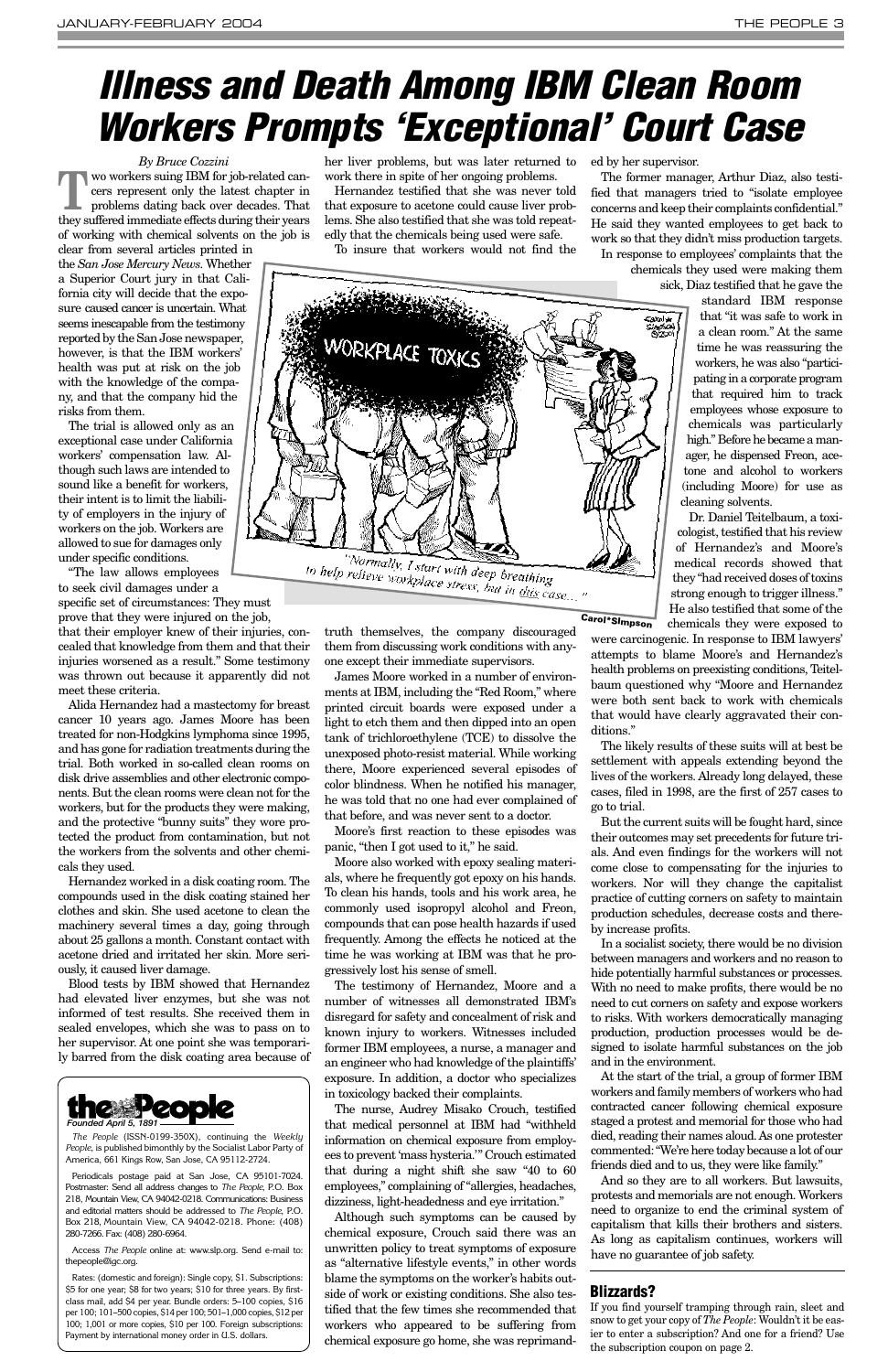The holiday season just passed produced among the bourgeois media the normal crop of coverage feigning concern about growing poverty and hunger among U.S. workers. Defenders of the system that itself *produces* poverty and hunger seem unable to resist a yearly opportunity to prove by their "concern" that today's capitalism is a little less Scrooge-like than that of Dickens' times.

But for the growing millions of workers and their families whose lives of misery are represented by statistics on poverty and hunger, the daily grind under capitalism isn't much different from when Tiny Tim experienced it. The reasons why are apparent to them: not enough jobs and poverty-level wages for many of those that do exist.

Data released by the U.S. Department of Agriculture in October show that in 2002 "food insecurity" and hunger increased in the world's richest nation from 31 million people in 1999 to 34.9 million people in 2002. Given that the working class has seen almost no economic improvement from the "jobless recovery" that has turned things around for the capitalist class in 2003, we may safely assume that the numbers are likely even worse for 2003.

Also in 2002, according to *The Guardian*, "another 1.7 million Americans slipped below the poverty line, bringing the total to 34.6 million, one in eight of the population." The number of Americans on food stamps "has risen from 17 million to 22 million" since 2001, the British newspaper reported.

"In 25 major [U.S.] cities, the need for emergency food rose an average of 19 percent last year," *The Guardian* observed. America's Second Harvest, the nation's largest system of food banks, reports that about 40 percent of food bank recipients have jobs, but can't make enough to feed their families and pay the bills.

These millions are not hungry or at risk of being hungry because food is unavailable. Food is available. They just can't afford to buy it. The mighty productive forces built by the workers of this nation can produce whatever every worker needs, whenever they need it.

Indeed, the government still pays billions to agricapitalists every year to keep land out of production, or to produce no more than certain agreed-upon limits, in an attempt to bolster the prices of agricultural products and thereby bolster agricapitalist profits.

In the face of increasing human needs, what has the capitalist class done? Industrial and agricultural production has been cut by that class, which owns and despotically controls the nation's industries and services. Under capitalism the decision to cut back production and toss more millions of workers into the ranks of the jobless and hungry rests entirely with this capitalist class.

<span id="page-3-0"></span>

That tiny minority makes its decisions based solely on whether the products *workers* alone produce can be sold at a profit. If they can, production is continued or expanded. If they cannot, production is cut and a recession ensues, with the economy spiraling down as more and more workers are laid off and wages are cut thanks to increasing competition for jobs.

In short, it is the capitalist system itself, with its private ownership of the means of social wealth production and competition among private capitalists whose sole motive for production is profit, that forces upon society the insane paradoxes of poverty and hunger amid plenty, and massive human needs amid the productive capacity to alleviate them.

Workers can end this insanity only by abolishing capitalism itself and building a socialist economic democracy under which the economy is collectively owned and democratically administered, and production is motivated by human needs and wants. Speed the day! *—K.B.*

**A Return to 'Appearances'** (*Daily People*, Jan. 27, 1901)

The recommendation contained in the report, transmitted last Friday to Congress by the president on the situation in the Philippines, may be said to mark an epoch in the war-hurrah policy of the nation; along with that, the recommendation marks the turning point where our rulers return to their policy of "appearances." <sup>1</sup>

The policy of "appearances" is a policy that makes its debut with the overthrow of feudalism and the rise of capitalism. Both feudalism and capitalism, being grounded on oppression, rule with a mailed hand. But there is this difference: feudalism smites with a mailed hand, and wants you to know it: capitalism smites with a mailed hand, but doesn't want you to know it, it conceals the mail in a glove of velvet. Feudalism, consequently, has an open face, it is frank, it disdains "appearances"; capitalism, on the other hand, is hypocritical, it revels in false pretense, "appearances" is its mask.

This explains the wooden-Indian immobility of face with which the capitalist proclaims zeal for work, while he practices sloth; with which he declaims on his love for the workingman, while he shoots him down in the back; with which he lectures on equality before the law, while he legislates the toilers, out of court; with which he specifies on the "sacredness of the family," while he rends it in twain and pollutes it; with which he sermonizes on honesty, while he practices chicanery; with which he discourses on peace while he wades through slaughter to rapine. All these manifestations of hypocrisy are established "social institutions" with capitalism: of the last, the world witnessed a glaring spectacle during the last week, when speeches were made, resolutions passed and songs sung to her "peace-loving, humane qualities," at the bier of a queen, whose long reign literally dripped with human gore, and whose eyes were closed in death to the funeral dirge of her murderous musketry in South Africa.2

<sup>1</sup> A reference to President William McKinley's recommendation to Congress of Jan. 25, 1901. The United States wrested control over the Philippine Islands from Spain in December 1898. American capitalists were eager to exploit the islands and their people but were restrained by guerrilla resistance to American occupation forces. On Jan. 24, 1901, Secretary of War Elihu Root and a commission headed by future president William Howard Taft reported that the islands had been sufficiently pacified, and on Jan. 25, McKinley transmitted the Root-Taft reports to Congress and "recommend[ed] legislation under which the [puppet] government of the islands may have authority to assist in their peaceful industrial development in the directions indicated by the secretary of war." Apart from the Japanese occupation during World War II, American capitalism, aided by a string of dictator pawns, continued to dominate the Philippines until 1947.

## *Scrooge, Then & Now*



<sup>2</sup> A reference to the death of Queen Victoria of England on Jan. 22, 1901, during the Boer War of 1899–1902.

*American imperialism occupied and exploited the Philippines for half a century after "liberating" the islands from Spain. Will it be the same*

*with "liberated" Iraq?*



### what is socialism?

Socialism is the collective ownership by all the people of the factories, mills, mines, railroads, land and all other instruments of production. Socialism means production to satisfy human needs, not, as under capitalism, for sale and profit. Socialism means direct control and management of the industries and social services by the workers through a democratic government based on their nationwide economic organization.

Under socialism, all authority will originate from the workers, integrally united in Socialist Industrial Unions. In each workplace, the rank and file will elect whatever committees or representatives are needed to facilitate production. Within each shop or office division of a plant, the rank and file will participate directly in formulating and implementing all plans necessary for efficient operations.

Besides electing all necessary shop officers, the workers will also elect representives to a local and national council of their industry or service—and to a central congress representing all the industries and services. This all-industrial congress will plan and coordinate production in all areas of the economy. All persons elected to any post in the socialist government, from the lowest to the highest level, will be directly accountable to the rank and file. They will be subject to removal at any time that a majority of those who elected them decide it is necessary.

Such a system would make possible the fullest democracy and freedom. It would be a society based on the most primary freedom—economic freedom.

For individuals, socialism means an end to economic insecurity and exploitation. It means workers cease to be commodities bought and sold on the labor market and forced to work as appendages to tools owned by someone else. It means a chance to develop all individual capacities and potentials within a free community of free individuals.

Socialism does not mean government or state ownership. It does not mean a state bureaucracy as in the former Soviet Union or China, with the working class oppressed by a new bureaucratic class. It does not mean a closed party-run system without democratic rights. It does not mean "nationalization," or "labor-management boards," or state capitalism of any kind. It means a complete end to all capitalist social relations.

To win the struggle for socialist freedom requires enormous efforts of organizational and educational work. It requires building a political party of socialism to contest the power of the capitalist class on the political field and to educate the majority of workers about the need for socialism. It requires building Socialist Industrial Union organizations to unite all workers in a classconscious industrial force and to prepare them to take, hold and operate the tools of production.

It is now nearing three years since one of these "appearances"—the *(Continued on page 7)*

You are needed in the ranks of Socialists fighting for a better world. Find out more about the program and work of the Socialist Labor Party and join us to help make the promise of socialism a reality.



We dedicate this issue of *The People* to the memory of Nathan Goldberg, whose final gesture on this earth symbolized his compassion for the exploited working classes of the world and his special devotion to the program and principles of Marxian socialism as represented by the Socialist Labor Party. Nathan Goldberg's bequest to the SLP lifts it out of the financial crisis in which it has languished for several years and restores the party's cash reserves to the minimum needed to ensure its continued existence for several years, provided it is supplemented by the continued generosity of the party's many other friends and supporters. There was no more loyal or dedicated member of the SLP than Nathan Goldberg, and very few who were members as long as he had been. He joined the party in 1929 and belonged to Section Los Angeles until it was disbanded in 1998 and he became a member-at-large. He died on April 10 at the age of 98. Nate Goldberg never lost his optimism. The last time the national office heard from him was a few weeks before his death. He wanted to be put in touch with other members and supporters who could help him distribute the leaflet *Why War on Iraq? It's Not (All) About Oil!* Nathan Goldberg was hospitalized the last 10 days of his life, but no one suspected that the end was so near—he was too full of life for that. He had been discharged, and the news that he was to go home had made him very happy. "He was being discharged to go home that day, as he wanted, when he died—literally while 'dancing with the nurses,'" according to a national office memo.

The SLP and all who support it owe a deep debt of gratitude to this warm and compassionate man—Nathan Goldberg. May he dance with angels.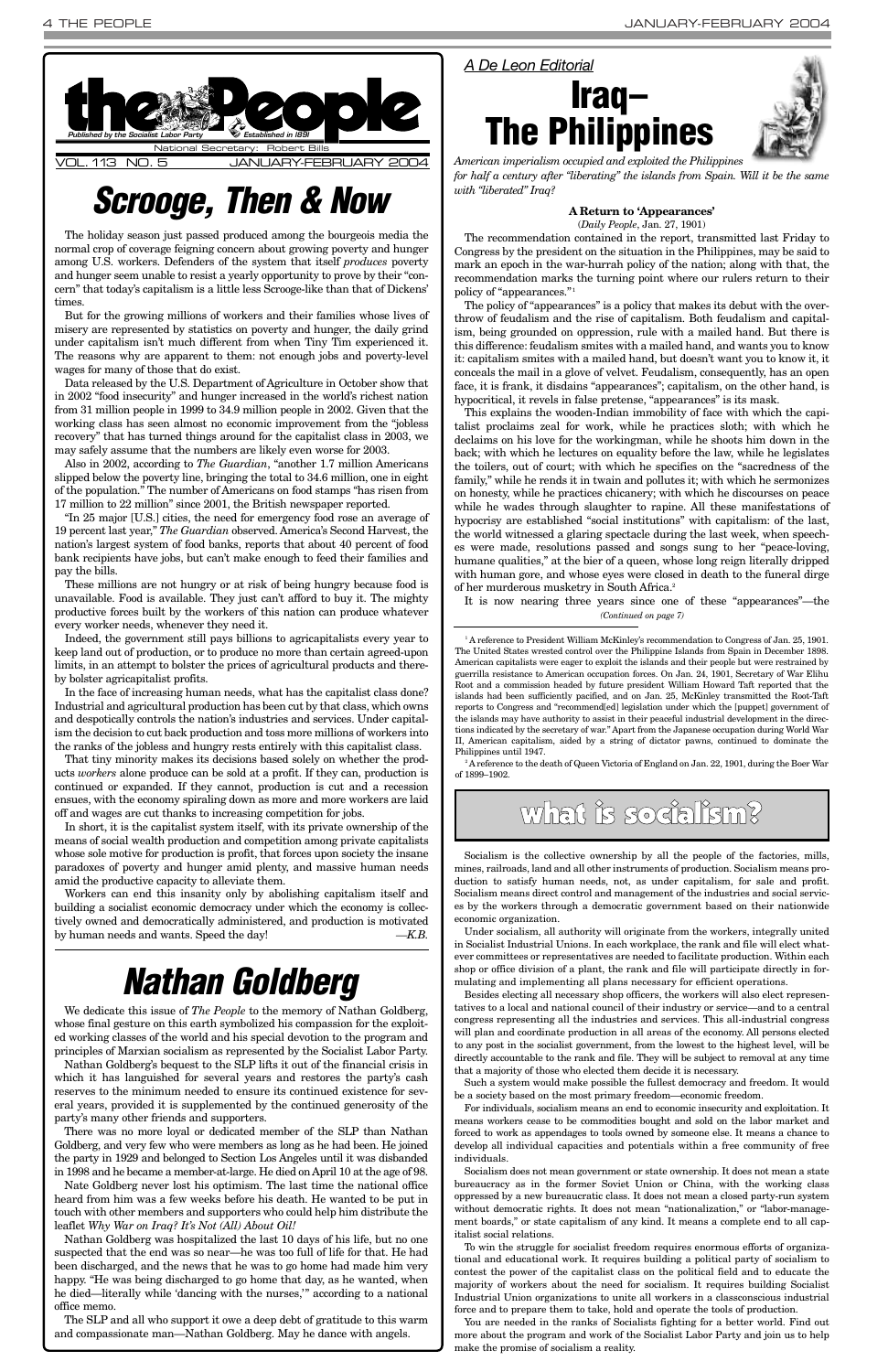### *By Paul D. Lawrence*

Syndicated columnist Clarence Page has assailed FBI agents for using the so-called Patriot Act to prosecute a political bribery case involving the owner of some Las Vegas strip clubs. That seems a far cry from preventing terrorists from attacking the United States. But it is perfectly legal under the act.

Page wrote: "It turns out that Section 314 of the Patriot Act allows federal investigators wider leeway in obtaining financial information from stockbrokers, banks and other financial institutions on people 'suspected, based on credible evidence, of engaging in terrorist acts or money laundering.'"

As Page points out, the "or" is of critical importance, as anyone familiar with logic or English usage knows. What's more, under Section 314, agents no longer need subpoenas from grand juries to get such records. Their own certification in secret documents does the trick.

According to Page, "The law's powers only begin with suspected terrorists. We have yet to learn how far it extends." Liberals like Page and civil libertarians have decried various provisions of the act. Some bourgeois media have from time to time reported details. A recitation is unnecessary here.

None of this should surprise any Socialist. In "A Mission of the Trades Union," an editorial in the *Daily People* of March 4, 1905, Daniel De Leon observed: "The mission of capitalism...is so to organize the mechanism of production that wealth can be so abundantly produced as to free mankind from want and the fear of want, from

the brute's necessity of a life of arduous toil in the production of the brute's mere necessaries of life." That mission had been completed in 1905; it has been completed in superabundance today.

Conditions are ripe for a nonviolent socialist revolution in the United States in every particular but one, but that one is essential. Without property, the working class lacks an element that was a drilling force in previous revolutions. To make up for that lack, the working class needs education in its class interests, self-enforced discipline, classconsciousness and organization.

Only then can the working class capture and destroy the state on the political field and take, hold and operate all the useful industries of the land on the economic field. The American working class is nowhere near to doing that. Thus, according to De Leon, there arises "a subsidiary mission of capitalism, to wit, the mission of *keeping order,* while the revolutionary class, the working class, is gathering the needed qualities for itself to assume control." And it will keep order "with a rod of scorpions."

The repressive measures of the current ruling class undermine the conquests of civilization and the constitutional provisions that, at least in theory, allow for a peaceful socialist revolution. With basic civil liberties being eroded, it is appropriate for Socialists to demand that their so-called representatives in Congress repeal the Patriot Act lock, stock and barrel, and not enact piecemeal provisions in which new attacks on civil liberties could be concealed as in the Trojan Horse. It is further appropriate for Socialists, keeping their socialism up front, to join issue-oriented coalitions against the Patriot Act and government repression.

Without vigilance and protests, it will be much easier for the capitalist class and its political minions in Washington to run the Bill of Rights through a paper shredder. However, Socialists do not aim simply to make it more difficult for the ruling class to destroy the Bill of Rights. They do not aim at simply postponing the inevitable, but at abolishing the means, motives and opportunities that prompt and assist the ruling class to undermine those rights.

## **'PATRIOT' ACT Shredding the Bill of Rights**

### *By Ken Boettcher*

Dinosaurs at the end of the Cretaceous period didn't know what hit them. According to the currently accepted theory in today's scientific community, that's when a giant asteroid struck Earth in the Gulf of Mexico, bringing rapid climatic change and perhaps even igniting the atmosphere itself as massive amounts of methane were released by shock waves from the impact. Of course, even if the dinosaurs had some warning of the cataclysm, they wouldn't have been able to do anything about it. They had small brains and lacked the ability to wield tools to build any kind of defense against the catastrophe.

Humans, on the other hand, have relatively large brains and hands that can fashion tools even tools that can warn them of an approaching cataclysm that holds the potential for their extinction, but how such a warning would be acted upon depends wholly upon how human society is organized. Take the case of global warming, for example. Even the best-case scenarios have taken on nearcataclysmic proportions, with increased flooding and complete inundation of many islands, ports and low-lying areas around the world; tornadoes, hurricanes and other violent storms; heat waves, further parching of desert areas and drying of many temperate regions over the coming century. Two recent reports make it plain that humanity could be facing a cataclysm of far greater proportions than any other we have previously faced. As *The People* reported in its July-August issue, "Some scientists now worry that rising temperatures may cause a 'runaway greenhouse effect' that cannot be stopped. In this worst case scenario the polar ice caps and even Arctic tundra melt, oxidizing organic matter previously frozen in the ice, and releasing vast amounts of carbon dioxide and another greenhouse gas, methane." Whether this release could mean a fiery end for humanity similar to that which may have brought extinction for the dinosaurs is now

apparently an open question.

The latest estimate from the U.N.'s Inter-governmental Panel on Climate Change on the potential cost of curbing global warming is \$18 quadrillion. "Eighteen quadrillion dollars is almost 600 times the 2002 world gross domestic product, estimated by the World Bank at \$32 trillion," as a November Reuters report put it. Astronomical and thus almost incomprehensible as that figure is, the \$18 quadrillion figure reinforces the conclusion that global warming could hasten humanity's Waterloo as a species.

It would be reasonable to assume that this possibility would galvanize all the governments on Earth into action. The United States has so far refused to ratify the Kyoto Treaty, which the Reuters report describes as "a tiny first step towards reining in human emissions of nontoxic carbon dioxide from fossil fuels blamed for blanketing the planet and driving up temperatures." If Russia also fails to ratify the treaty—reportedly a distinct possibility—the accord could collapse altogether. And the failure here is, remember, merely to ratify the taking of "a tiny first step" that would still leave nearly all the work on what Reuters calls this "\$18 quadrillion question" yet to be done. In short, if an observer from some other planet had to judge by what human governments are doing today to prevent a cataclysm that could wipe out humanity and most other species on Earth, they might easily assume that despite their brains and their hands, humans may not have all that much over the dinosaurs. Much could be done to reduce greenhouse emissions. Coal- and gas-powered electric power plants could be converted to safe and clean wind, water, geothermal and solar power. Automobiles could be converted to run on hydrogen, and mass transit systems could be developed that run on clean-source electric power to reduce the need for automobiles.

But the capitalist class-dominated govern-

ments of the world, primarily of the United States as the most dominant capitalist nation, regard these and other steps as too costly. The Bush administration has flatly refused even to ratify the "first step" Kyoto accord. Under capitalism, profit is the motive for production, not human needs and wants—and the profit interests of some dominant elements of U.S. capitalism are at stake in such changes.

The resources to make such changes certainly exist. In the United States today, industrial capacity utilization stands at only 75 percent, millions of workers are unemployed and millions more are only employed part time but need and want full-time work. These and other resources could be put to work on the necessary conversion processes—and the sooner the better.

But this will not happen unless the overwhelming majority that built and operates the massive productive apparatus of the nation the working class—successfully takes, holds and operates the industries and services to serve human needs and wants under a new social and economic order. The Socialist Labor Party is fighting to build a movement of the working class to abolish the economic dictatorship of capitalism that leaves workers out of all significant decisions about what is to be produced and under what conditions it is to be produced. The socialist goal is the building of an economic democracy under which production will at long last serve the needs of humanity, as it will be collectively owned and democratically administered by the workers themselves. Only under such a system can all possible solutions to the global warming crisis emerge and be acted upon—before it is too late and we go the way of the dinosaurs. The fight to avoid the catastrophe of global warming—the possibility of our own extinction—and the fight to build a socialist economic democracy are, accordingly, one and the same fight.

## **The '\$18 Quadrillion Question'**



**AbCAP for** *The People*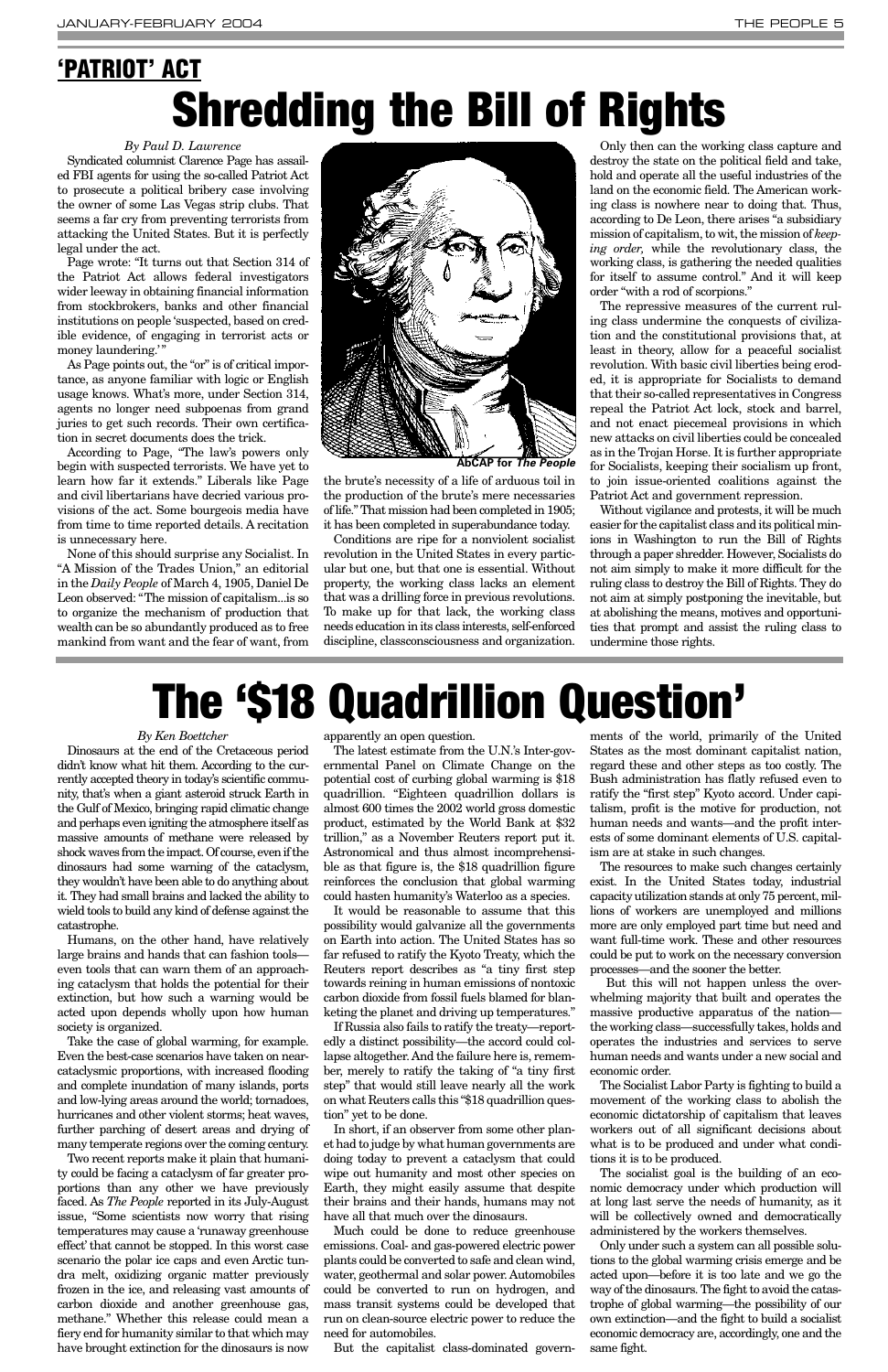prices wiped out most of the increase. "When the increase in consumer prices is taken into account, real hourly compensation for all manufacturing workers rose 1.7 percent in the third quarter." Did you "see" that report, Mr. President?

### **'Crushed by Debt'**

Workers don't have "more money in their pocket," Mr. President, and even if they did much of it would be going to pay off their debts while trying to stretch their lagging wages to keep up with rising prices. Many are lucky to have any pocket at all—left, right, front or back—to put anything in. Did you "see" that debt-ridden workers traipsed into bankruptcy courts in record numbers last year? No? Well, then, you should look at this:

"Total bankruptcy filings rose 7.4 percent to a record 1.66 million in fiscal 2003," bizjounal.com reported on Nov. 24, and "personal bankruptcies grew 7.8 percent in the year that ended Sept. 30, to 1.63 million."

"These problems are growing in Arizona" where "nearly as many bankruptcies were filed through November as were filed in all of 2002, which had been the worst year for bankruptcies," the *Arizona Republic* reported in Dec. 14. "A vast majority are personal bankruptcies..."

Many Arizona workers are being "crushed by debt," the newspaper said. "Pressures mount as households try to delicately balance bill payments so they don't lose their homes, cars and furniture," the Phoenix-based newspaper added. "Arguments about who's at fault tear families apart as letters and phone calls from bill collectors bombard them."

Arizona, as the national figures suggest, was not the only state where workers found themselves hard pressed to pay the bills and prevent their cars, homes and other possessions from being taken away.

In Missouri, for example, the *St. Louis Business Journal* of Nov. 20 reported that personal bankruptcy filings during the year "increased 16 percent...to 21,113."

It was worse in Alabama. "During the first nine months of the year, 31,965 Alabamians filed non-business bankruptcies, up from 30,483 in the same period a year ago," the *Birmingham News* reported on Nov. 6.

"Last year, a record 41,478 personal bankruptcies were declared in Alabama—one filing per 48.1 households in the state," the *News* continued, and added that things were even worse in other parts of the country. "Only Nevada, Tennessee and Georgia had a higher bankruptcy-per-household ratio than Alabama."

The Birmingham newspaper went on to draw a connection between the rise in personal bankruptcies and the state of the economy. "Personal bankruptcy filings in Alabama have been climbing each year since 1999, when they totaled 30,130. During those three years, Alabama's economy has been hit by losses in industries such as steel, paper and apparel. Meanwhile, Alabama residents have had to contend with rising consumer debt loads and increasing medical costs."

Did these reports make it into your daily press briefing, Mr. President?

### **Worse to Come**

What the higher productivity figures

reported for the third quarter of 2003 really mean, Mr. President, is that fewer workers were pressed to produce more commodities in less time for wages that weren't much better than they were before. Some workers may think that these are only signs of better times to come, as you do, but they are deluding themselves. As former undersecretary of commerce Everett Ehrlich, wrote for the *Los Angeles Times* on Dec 5:

"The problem is that productivity growth does not automatically turn itself into economic growth. Productivity tells us our potential to grow, but not the actual result. Consider an economy spilling out 9 percent more 'stuff'...every year without any need for new hires. Who will consume the fruits of this abundance? Incomes would need to rise by a like amount (or prices fall like a son of a gun) in order to snarf this stuff up."

"We are told to think of the jobless as indolent, or unlucky in some self-fulfilling way," Ehrlich added. "In fact, they are the victims of our country's economic fecundity..."

In short, Mr. President, the harder workers work the sooner they work themselves out of their jobs. The *San Jose Mercury News* put it this way on Dec. 4:

"More economists are starting to think businesses have scored large productivity gains the old-fashioned way: Paring down their workforce, sending some jobs overseas and driving the remaining employees to work harder."

No, Mr. President, we don't "see," and we think the misguided workers who applauded you on Dec. 5 would see things differently if they took a closer look at the facts.

## **. . . Bush**

This is my contribution of \$ \_\_\_\_\_\_\_ for *The People*'s Press Security Fund, which will help support the SLP's official journal. (Please make checks/money orders payable to the Socialist Labor Party or *The People* and mail to P.O. Box 218, Mountain View, CA 94042-0218.)

| Name                                                                                                                                                                                                                                                                                                                         |  |
|------------------------------------------------------------------------------------------------------------------------------------------------------------------------------------------------------------------------------------------------------------------------------------------------------------------------------|--|
| Address                                                                                                                                                                                                                                                                                                                      |  |
| Apt.                                                                                                                                                                                                                                                                                                                         |  |
| City                                                                                                                                                                                                                                                                                                                         |  |
| State<br>$\frac{1}{2}$ $\frac{1}{2}$ $\frac{1}{2}$ $\frac{1}{2}$ $\frac{1}{2}$ $\frac{1}{2}$ $\frac{1}{2}$ $\frac{1}{2}$ $\frac{1}{2}$ $\frac{1}{2}$ $\frac{1}{2}$ $\frac{1}{2}$ $\frac{1}{2}$ $\frac{1}{2}$ $\frac{1}{2}$ $\frac{1}{2}$ $\frac{1}{2}$ $\frac{1}{2}$ $\frac{1}{2}$ $\frac{1}{2}$ $\frac{1}{2}$ $\frac{1}{2}$ |  |
| (Political contributions are not tax deductible.) Acknowledgments will be made in The People.<br>Please indicate if a receipt is desired: $\square$ Yes $\square$ No                                                                                                                                                         |  |

### The People's Press Security Fund

### directory

**UNITED STATES**

**NATIONAL OFFICE—**SLP, PO Box 218, Mtn. View, CA 94042-0218; (408) 280- 7266; fax (408) 280-6964; e-mail: socialists@slp.org; Web site: www.slp.org.

**BUFFALO, N.Y.—**E-mail Ron Ingalsbe: Wanblee27@aol.com.

**CHICAGO—**SLP, P.O. Box 1432, Skokie, IL 60076.

**CLEVELAND—**Robert Burns, 9626 York Rd., N. Royalton, OH 44133. Call (440) 237-7933. E-mail: j.oneil@worldnet. att.net.

**DALLAS—**Call Bernie at (972) 458-2253.

**EASTERN MASS.—**Call (781) 444-3576.

**FRESNO, CALIF.—**Call Paul Lawrence at (559) 268-2170.

**HOUSTON—**Call (281) 424-1040. Web site http://houstonslp.tripod.com. E-mail: houstonSLP@frys.com.

**MIDDLETOWN, CONN.—**SLP, 506 Hunting Hill Ave., Middletown, CT 06457. Call (860) 347-4003.

**MINNEAPOLIS—**Karl Heck, 5414 Williams Ave., White Bear Lake, MN 55110-2367. Call (651) 429-7279. E-mail: k57heck @cs.com.

**MILWAUKEE—**E-mail:milwaukeeslp@webtv.net.

**NEW LONDON, CONN.—**SLP, 3 Jodry St., Quaker Hill, CT 06375. Call (203) 447-9897.

**NEW YORK CITY—**Call (516) 829-5325.

**PHILADELPHIA—**SLP, P.O. Box 28732, Philadelphia, PA 19151.

**PITTSBURGH—**Call (412) 751-2613.

**PONTIAC, MICH.—**Call (810) 731-6756.

**PORTLAND, ORE.—**SLP, P.O. Box 4951, Portland, OR 97208. Call (503) 226-2881. Web: http://slp.pdx.home.mindspring.com. E-mail: slp.pdx@ mindspring.com.

**SACRAMENTO, CALIF.—**SLP, P.O. Box 221663, Sacramento, CA 95822-8663.

**SANTA ROSA, CALIF.—**SLP, P.O. Box 526, Forestville, CA 95436-0526.

**S.F. BAY AREA—**SLP, P.O. Box 70034, Sunnyvale, CA 94086-0034. E-mail: slpsfba@netscape.net.

**SEABROOK, N.H.—**Richard H. Cassin, 4 New Hampshire St., Seabrook, NH 03874.

**ST. PETERSBURG, FLA.—**Call (727) 321-0999.

#### **AUSTRALIA**

Brian Blanchard, 58 Forest Rd., Trevallyn, Launceston, Tasmania 7250, Australia. Call or fax 0363-341952.

#### **CANADA**

**NATIONAL OFFICE—**Socialist Labor Party of Canada, P.O. Box 11091, Station H, Ottawa, ON K2H 7T9, Canada. Call Doug Irving at (613) 226-6682. E-mail: j.dougirving@sympatico.ca.

**VANCOUVER—**SLP, Suite 141, 6200 McKay Ave., Box 824, Burnaby, BC, V5H 4M9.

**GREAT BRITAIN**

Jim Plant, P.O. Box 6700, Sawbridgeworth, CM21 0WA, UK. E-mail: socliterature@btopenworld.com. Fax 01279-726970.

### **PUERTO RICO**

Call C. Camacho at (787) 276-0907. E-mail: redflags@coqui.net.

#### *(Continued from page 1)*



*(Continued from page 1)*

to do,' he said of the grocery chains involved in the dispute. 'And shame on us if we don't stop them.'"

To "stop them" union strategists decided to call for "a boycott of North American stores owned by Safeway Inc. to show support for 70,000 grocery workers involved," the AP reported.

"We want to empty those stores," said Doug Dority, international president of the UFCW. "We want to make sure these cash registers are empty."

But that's just it! Safeway Inc. and its allies weren't relying on daily receipts as an antistrike fund. They had millions or billions of dollars stashed away to draw on as a war chest, and we doubt that even one of its corporate executives or major stockholders will cross to the workers' side of the picket lines to yell, "uncle."

Insofar as other unions and workers generally have supported the strike and respected picket lines it can be said that a boycott was in place before the conference and that sympathetic workers didn't need 500 union leaders to suggest one. Indeed, support for the strike had spread north to the San Francisco Bay Area before the strategy session was called, but with no discernible effect. The SLP and *The People* support the grocery workers in their struggle, but we reserve the right to criticize the "strategy" it took 500 of their inept "leaders" to devise in a future issue. Suffice to say that strikes and boycotts are puny and primitive weapons for fighting a corporate behemoth such as Safeway Inc. Calling for a national boycott to supplement the grocery workers' strike was just another way of announcing that one of the AFL-CIO's largest and most "militant" affiliates doesn't have what it takes to protect its members and to win the strike on its own. That "announcement" spoke volumes, not only about the UFCW, but about the strategy, the tactics and even the structure of the AFL-CIO as a whole.

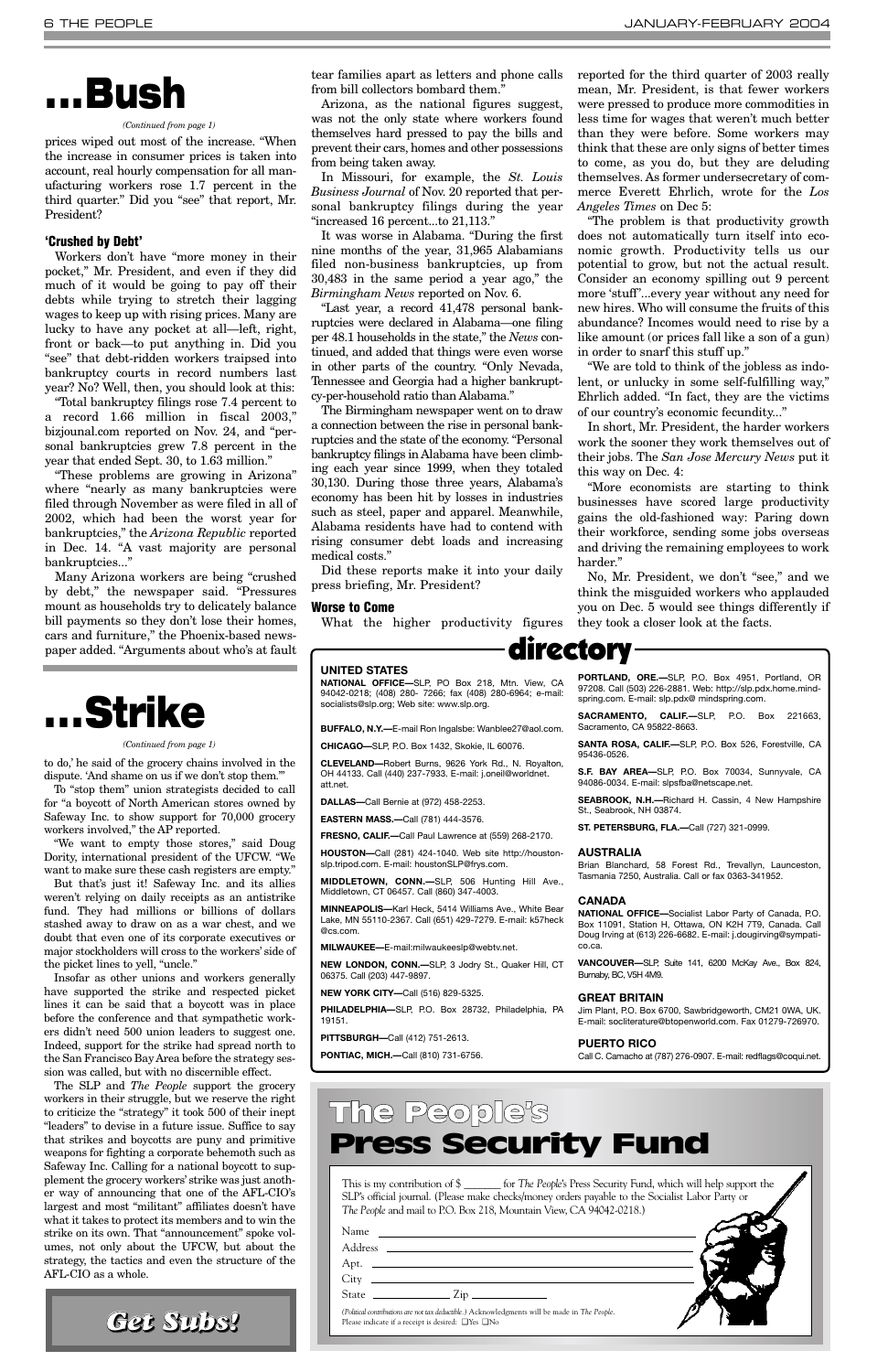### **Sept. 11**

Today [Sept. 11] is the second anniversary of the attack on the USA by Islamic fundamentalists and the 13th anniversary of the military overthrow of the Allende government in Chile.

Both events remind us of the need to build a world of socialist emancipation. In that spirit, please accept my contribution to the Press Security Fund.

Matthew Rinaldi

### Albany, Calif.

### **Impressed**

I was impressed with the article written by Jill Campbell for the *Forestville Gazette*. Her paragraphs say so much in so few words. For example:

I like the title to the article written by Paul D. Lawrence, "Capitalism Is Organized Crime." I think adding the word legalized before organized would make it a better title since it would indict the politicians who make the crime legal. On page seven \$2 trillion was divided by \$363 billion to get 551 percent. That 551 percent is defined as the rate of surplus value? Should it not be defined as the rate of value since in 2000 the value produced by labor was \$2 trillion. Surplus value was \$1.64 trillion for 2000. John M. Lambase

"It is inconsistent to subscribe to and support a particular system and then protest its defining characteristics and effects. Capitalism is what it is and is inherently programmed to do what it does. No amount or form of pleading with governments or demonstrating against individual corporations or their representatives will alter the nature of the beast. And, anyway, why would we expect change to come from the establishment that benefits from the status quo?"

San Pedro, Calif.

### **Respect for the Constitution**

One of the things I like about the Socialist Labor Party is its respect for the Constitution and the Founders of the Republic. It would be nice if the president had similar respect. Declaring war is a power delegated to Congress, with the exception of the situation described by your quotation from James Madison when a war has been "actually produced by the conduct of another power." Yes, the atrocities of Sept. 11, 2001, were such a case! But the war against Iraq was not a legitimate part of such a defense! Raymond Solomon

Rego Park, N.Y

### **Correction**

The last two sentences in the sixth paragraph of my article, "Capitalism Is Organized Crime," September-October issue, were misstated. They should have read:

"That is the figure of value added by manufacture as reported by the U.S. Census Bureau, minus the \$363 *billion* in wages paid to workers whose labor produced that value." The fault is mine. Although the correct figures are given in part in the subsequent paragraph, the misstatement produces at least confusion and should be corrected. Paul D. Lawrence Fresno, Calif.

### **New Subscriber**

I read your paper in the library and really liked it—so I want to subscribe for a year. Enclosed is a check for \$5.00, and thank you. Mildred Meisel

Oshkosh, Wis.

### **Special Election Returns**

Your recent issue says only 8,408,323 California voters voted on whether to recall Gray Davis. Actually, the state is still counting votes. The secretary of state's Web page today (Nov. 1) shows that the total who voted "yes" or "no" on the recall is now 8,880,475. It will probably top 9 million before the counting is done. The reason it is taking so long is that absentees and provisional ballots involve a great deal of checking. Richard Winger

San Francisco, Calif.

*[The figures given in* The People *were correct when the article was written a day or two before we went to press on October 22. We realize that the numbers change. The total as of Nov. 5 stood at 4,972,524 for and 4,006,021 against the recall, or 8,978,545 in all, and 98,070 more than on Nov. 1 when you wrote. That's still a long way from the 15.4 million who were registered and from the 21.8 million who were eligible. It's still less than 59 percent of registered voters and less than 42 percent of all eligible Californians.* 

*[Our only point was that the turnout seemed poor given all the hype—the tens of millions spent by parties and candidates, the "debates" and the "news" about the contenders, their doings and their digs at each other. No doubt bigger and better points could have been made about why so many people didn't vote, about why others did and about why those who did voted as they did. Perhaps we will return to the numbers and to the other things in a future issue.—Editor]*

### **Small, but the Right Ideas**

May I add my compliments for your fine paper. You issue a very wonderful little newspaper; small, but it really hits the high points with stories that the mainstream media reject from publishing! The world needs socialist controversy, and you have the right ideas!

> George Gaylord Jr. Tustin, Calif.

present at least, to hitch its wagon to American capitalism. In this circumstance there is no way in which the present political representative of British capitalism, Tony Blair, is going to upset his pal George Bush, however many violations of human rights take place in Uzbekistan or other allies of the United States.

The alleged "ethical dimension" of Tony Blair's foreign policy clearly is a sham. It only demonstrates that fake labour parties and their programs and posturing are no part of the solution to capitalism's wars, human rights abuses, poverty and exploitation.

On the contrary, they are part of the problem. They help to prop up decadent capitalism and divert the working class from recognizing the urgent need to organize politically and industrially for a genuine socialist reconstruction of society.

## *. . . Blair*

"appearance" of love for peace while practicing carnage—was here temporarily suspended. A war-hurrah policy was given the right of way. The nation was made to swagger in military uniform. The exigencies of capitalism temporarily required the fanfare of war. The people had to be intoxicated to their own undoing. The rattle of arms alone was thought efficient. And so it went on for nearly three years. the public mind was treated every morning to a griddle-cake plate of fried Filipinos, and every evening to a dessert of "American processes." But this could not continue. The Filipinos refused to accommodate our American capitalists; on the other hand, our own people got tired of "processing" with their blood for the benefit of valorous absentees. This change in the public mind had been noticed by our rulers; they are now acting upon it. And thus it comes that now, right upon the heels of the passing of a bill for an increased army to put down the "Filipino rebellion," with the American government in possession of just 420 military posts on the islands, and the whole territory, outside of those 420 small posts, ablaze against our domination,—now and under these conditions the president, with wooden Indian immobility of the face, speaks of "peace being restored on the Islands" and recommends legislation for "civil" instead of "military control."

The war-hurrah game having run its course, our capitalist government now re-dons the mask of

peace, and resumes the policy of "appearances." Rule by "civil government" will be talked; rule by carnage will be acted.

### letters to the People

### **OREGON**

### **Portland**

**Discussion Meetings—**Section Portland holds discussion meetings every second Saturday of the month. Meetings are usually held at the Central Library, but the exact time varies. For more information please call Sid at 503-226- 2881 or visit our Web site at http://slp.pdx.home.mindspring.com.

### **OHIO**

### **Independence**

**Discussion Meetings—**Section Cleveland has scheduled discussion meetings for Sunday, Jan. 25, and Sunday, Feb. 22, 1–3:30 p.m., at the Independence Public Library, Meeting Room #1, 6361 Selig Dr. Light refreshments served. For more information please call 440-237-7933.

### **TEXAS**

### **Houston**

**Discussion Meetings—**Section Houston holds discussion meetings the last Saturday of the month at the Houston Public LIbrary, Franklin Branch, 6440 W. Bellfort, southwest Houston. The time of the meetings varies. Those interested please call 281-838-0008, e-mail houstonslp@frys.com or visit the section's Web site at http://houstonslp.tripod.com.

#### *(Continued from page 8)*



#### *(Continued from page 4)*

### (Oct. 11—Dec. 12)

The People's *Annual Thanksgiving Fund* Joan Davis \$800; \$500 each Marie & Ray Simmons, Mary Buha; Jack Radov \$477; Chris Dobreff \$400; \$300 each Anonymous, Section Cleveland; \$150 each Bernard M. Presser (In memory of Joseph & Mary Pirincin), John Walbridge; Anonymous \$111; Henry Coretz \$103; \$100 each F.P. Cruikshank, Gloria Grove Olman, Irene Schelin, Ruth R. Hall, Section San Francisco Bay Area (In memory of Dale Birum), Stanley W. Andrick, Walter Vojnov; Mildred Killman \$78; Frank & Betsy Kennedy \$75; \$55 each Bill Kuhn, Frank Cline.

\$50 each Albert Bikar, Bessie Gabow, D.G. Mackintosh, Diane M. Giachino, Dimitre Eloff, Harvey Fuller, Jack Blessington, John S. & Rosemary Gale, Kay Lewis, Lois Reynolds, Robert Ormsby, Tony Marsella; \$40 each Anonymous, Joseph T. Longo; \$35 each Ben Kraft, Joseph C. Massimino, Lloyd A. Wright; \$30 each Gene Schelin, John Hagerty, Matt Casick, William R. Collar; \$25 each Barbara Graymont, Bob Bastian, Carl Archambeau, Dawn J. Moore, Edwin Samples, Ewald Nielsen, Harley G. Selkregg, Henrietta Lasher, Jeffery T. Andrews, Joseph Viditch, Judith Zaccaria, Leonard S. Minkwic Jr., Lois Kubit, R. Hofem, Robert Jensen, Robert Varone, Rosemary Gale, Rudolph P. Sulenta; \$24 each Lawrence Hackett, Marshall G. Soura; F. Paul Kelly \$21. \$20 each Annie Malivuk, Anonymous, Bill Conklin, Bob & Donna Bills (In memory of Dale Birum), Donald L. Sccott, Herb Snitzer, James McHugh, Olaf Mend, Orville K. Rutschman, Richard H. Cassin, William B. Scanlan; \$15 each Ann F. Anderson, Richard Callen, Robert A. Nash; \$12 each Clayton Hewitt, Harry E. Gibson; \$10 Alphonse Eiden, Andrew Valladares, Costanzo A. Rufo, Dagfinn Sjoen, Daniel Brian Lazarus, Daniel Harrington, Dora Ruggiero, Edmund J. Light, Gregory M. Mijares, Gregory Stark, Harold W. Bauer, Harry C. Segerest, James Lehner, Jane Cacharelis, John Gertz, John M. Lambase, Joseph Bellon, Juliette Jackson, Kenneth E. McCartney, Leonard Kitts, Michael Stone, Paul L. Wolf, Paul Rowlandson, R.L. Vobornik, Sid Rasmussen, Steve Williams; David Geier \$8; Paul D. Lawrence \$7.50; Tom McEvoy \$7; \$5 each Donald F. Cuddihee, George E. Gray, James Freeley, Jim Pandaru, John Filipovich, Kenneth Frisbie, Randy Fleming, Ray Paquette, William Prinz; \$2 each Calvin Slack, Marian Shaw, Philip Sullivan; George Gaylord \$1. Total: \$6,811.00

### *Daniel De Leon Sesquicentennial Fund*

Anonymous \$110; Bernard Presser \$105; \$100 each Gloria Grove Olman, Irene Louik \$100; Jim Plant \$80; \$50 each Donald Rogers, Jeffery T. Andrews, Melvin Chapman, Richard Deshaies; James G. McHugh \$30; \$25 each Lawrence Keegan, Paul Edward Gillis, Philip Colligan; \$20 each Albert Evenich, Randy Fleming, Raymond Solomon, Richard Mack, Valery Zaytsev, William C. O'Mahoney; Daniel Goodsaid \$15; Ron Ingalsbe \$11; \$10 each Harry E. Gibson, Richard Wilson, Sarah Rotman; \$5 each Costanzo Rufo, William J. Prinz; Paul D. Lawrence \$2.50; K.M. Davis \$2.

Total: \$990.50

### *SLP Sustainer Fund*

Bernard Bortnick \$450; Robert P. Burns \$300; Chris Dobreff \$200; Carl C. Miller Jr. \$140; Section Wayne County, Mich.

\$110; \$100 each Lois Reynolds, Michael J. Preston; Archie Sim (to represent his 69 years of SLP membership) \$69; Richard Aiken (In memory of John W. Aiken) \$45; Clayton Hewitt \$30; Archie Sim \$25; \$20 each Jill Campbell, Steve Littleton; Bill Oldfather \$15.

Total: \$1,624.00

#### *SLP Leaflet Fund*

Richard Wilson \$12; Joseph J. Frank \$5; Walter K. Bagnick \$2; R.C. Moody \$1.

Total: \$20.00

*Press Security Fund* Wendel Wettland \$25; Roger Stoll \$20. Total: \$45.00

*SLP Emergency Fund*

R. Hofem \$20.00 (Total)

*Genevieve Gunderson Memorial Fund* Paul D. Lawrence \$10.00 (Total)

#### **Socialist Labor Party**

*Financial Summary* (October-November 2003)

### **Funds**